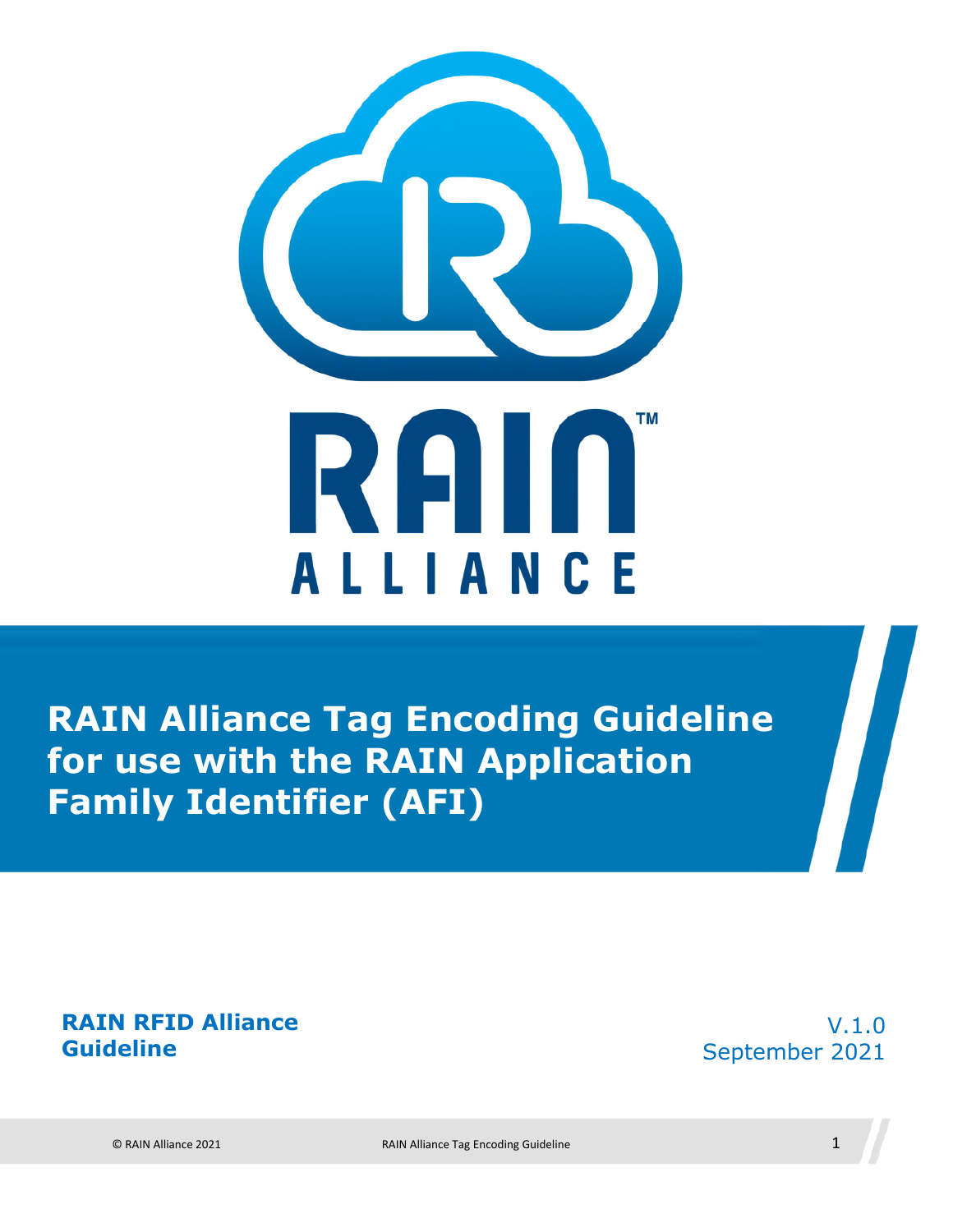### 1. **Introduction**

The RAIN Alliance has a registered ISO/IEC 15961 Application Family Identifier (AFI) and it is the hex value "0xAE". The use of the RAIN AFI shall indicate that the tag encoding is for a closed system application using a proprietary or vendor-defined data format. The tag encoding shall include a Company Identifying Number (CIN) assigned by the RAIN Alliance to identify the owner of the tag data.

### **2. Tag encoding**

This tag encoding guideline applies only to Memory Bank 01 (UII Memory). MB01 contains three mandatory addressed areas and two optional addressed areas:

1. **StoredCRC** – This is a mandatory 16-bit value stored in UII Memory at Word 0x00 (bit addresses 0x00 to 0x0F). The value is calculated by the tag itself.

2. **StoredPC** (a.k.a. PC Word) – This is a mandatory 16-bit value stored in UII Memory at Word 0x01 (bit addresses 0x10 to 0x1F). The PC Word contains the following fields:

a. **L** (Length) – This 5-bit value is stored at bit addresses 0x10 to 0x14. **L** shall be set accordingly for the number of 16-bit words necessary for the **UII** (see below) in the tag reply to an *ACK* command.

b. **UMI** (User Memory Indicator) – This 1-bit value is stored at bit address 0x15. **UMI** is set by the tag itself.

c. **XI** (**XPC\_W1** Indicator) – This 1-bit value is stored at bit address 0x16. This bit indicates if **XPC\_W1** is included in the tag reply to an *ACK* command. **XI** is set by the tag itself.

d. **T** (Toggle Indicator) – This 1-bit value is stored at bit address 0x17. **T** shall be set **T**=1 when using the RAIN AFI.

e. **AFI** (Application Family Identifier) – This 8-bit value is stored at bit addresses 0x18 to 0x1F. **AFI** shall be set **AFI**=0xAE when using the RAIN AFI.

3. **UII** (Unique Item Identifier) – This is a mandatory area of variable length and starts in UII Memory at Word 0x02 (bit addresses 0x20 and higher). The **UII** shall begin with the CIN assigned by the RAIN Alliance starting at bit address 0x20. The CIN shall be encoded using the EBV-8 format described below. The remainder of the **UII** encoding following the CIN shall be considered as proprietary or vendor-defined encoding that is defined by the entity identified by the CIN.

4. **XPC** W1 – This is an optional 16-bit value stored in UII Memory at Word 0x21 (bit addresses 210 to 21F). If a tag implements XPC\_W1, then most of the value is calculated by the tag itself. **XPC\_W1** contains the following fields, which are recommended to be set appropriately for the object associated with the tag:

a. **TN** (Tag Notification Indicator) – This 1-bit value is stored at bit address 0x21B. This is an optional bit that is IC vendor defined and may or may not be supported by the tag.

b. **NR** (Nonremovable Indicator) – This 1-bit value is stored at bit address 0x21E. It is recommended that **NR** be set as appropriate for the tagged object.

c. **H** (HazMat Indicator) – This 1-bit value is stored at bit address 0x21F. It is recommended that **H** be set as appropriate for the tagged object.

5. **XPC\_W2** – This is an optional 16-bit value stored in UII Memory at Word 0x22 (bit addresses 220 to 22F). If a tag implements XPC\_W2, then the value is calculated by the tag itself.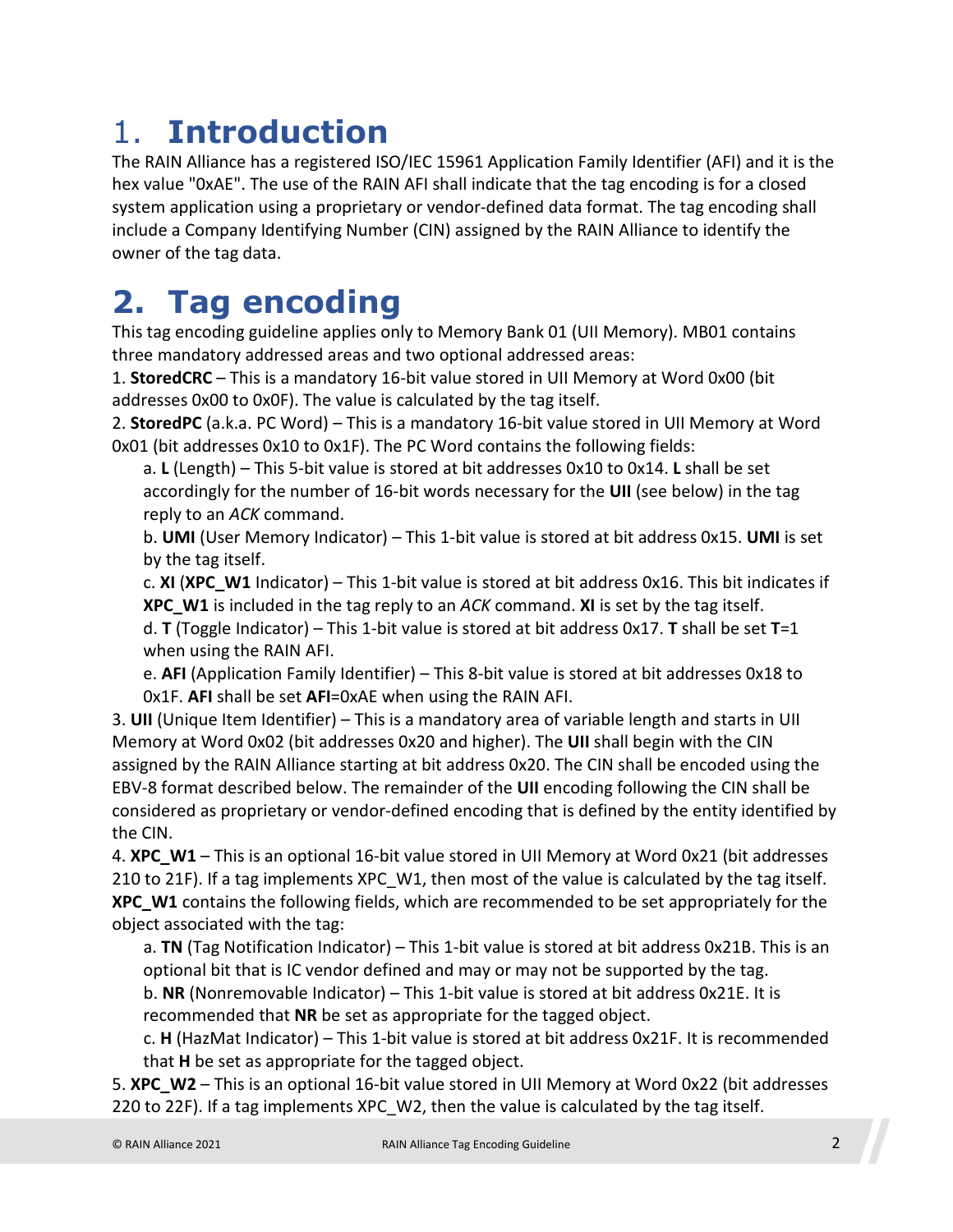### **3. EBV-8 encoding format**

EBV (Extensible Bit Vector) is a data structure with an extensible range. An EBV is an array of blocks with each block containing a single extension bit followed by a specific number of data bits. For EBV-8, there are 8 bits in one block and each block contains an extension bit followed by 7 data bits.

The data value represented by an EBV-8 is simply the bit string formed by the data bits as read from left-to-right, ignoring the extension bits. Because each block has 7 available data bits, an EBV-8 can represent numeric values between 0 and 127 with a single block. To represent the value 128, set the extension bit to 1 in the first block, and append a second block to the EBV-8. In this manner, an EBV-8 can represent arbitrarily large data values. RAIN CIN values are in the range 0 to 99,999,999 so the corresponding EBV-8 encoding will require from 1 to 4 bytes of memory.

| Number          | <b>EBV-8 Encoding</b> |              |         |        |         |        |         |      |         |  |  |  |  |
|-----------------|-----------------------|--------------|---------|--------|---------|--------|---------|------|---------|--|--|--|--|
| (i.e. RAIN CIN) |                       | Byte 1       |         | Byte 2 |         | Byte 3 | Byte 4  |      |         |  |  |  |  |
|                 | ext                   | data         | ext     | data   |         | data   | ext     | data |         |  |  |  |  |
| 0               | $2^0 - 1$             | 0            | 0000000 |        | n/a     |        | n/a     | n/a  |         |  |  |  |  |
| $\mathbf{1}$    | 2 <sup>0</sup>        | 0            | 0000001 |        | n/a     |        | n/a     | n/a  |         |  |  |  |  |
| 127             | $2^7 - 1$             | 0            | 1111111 |        | n/a     |        | n/a     | n/a  |         |  |  |  |  |
| 128             | 2 <sup>7</sup>        | 1            | 0000001 | 0      | 0000000 |        | n/a     | n/a  |         |  |  |  |  |
| 16,383          | $2^{14} - 1$          | 1            | 1111111 | 0      | 1111111 |        | n/a     |      | n/a     |  |  |  |  |
| 16,384          | $2^{14}$              | 1            | 0000001 | 1      | 0000000 | 0      | 0000000 |      | n/a     |  |  |  |  |
| 2,097,151       | $2^{21} - 1$          | $\mathbf{1}$ | 1111111 | 1      | 1111111 | 0      | 1111111 |      | n/a     |  |  |  |  |
| 2,097,152       | $2^{21}$              | 1            | 0000001 | 1      | 0000000 | 1      | 0000000 | 0    | 0000000 |  |  |  |  |
| 268,435,453     | $2^{28} - 1$          | 1            | 1111111 | 1      | 1111111 | 1      | 1111111 | 0    | 1111111 |  |  |  |  |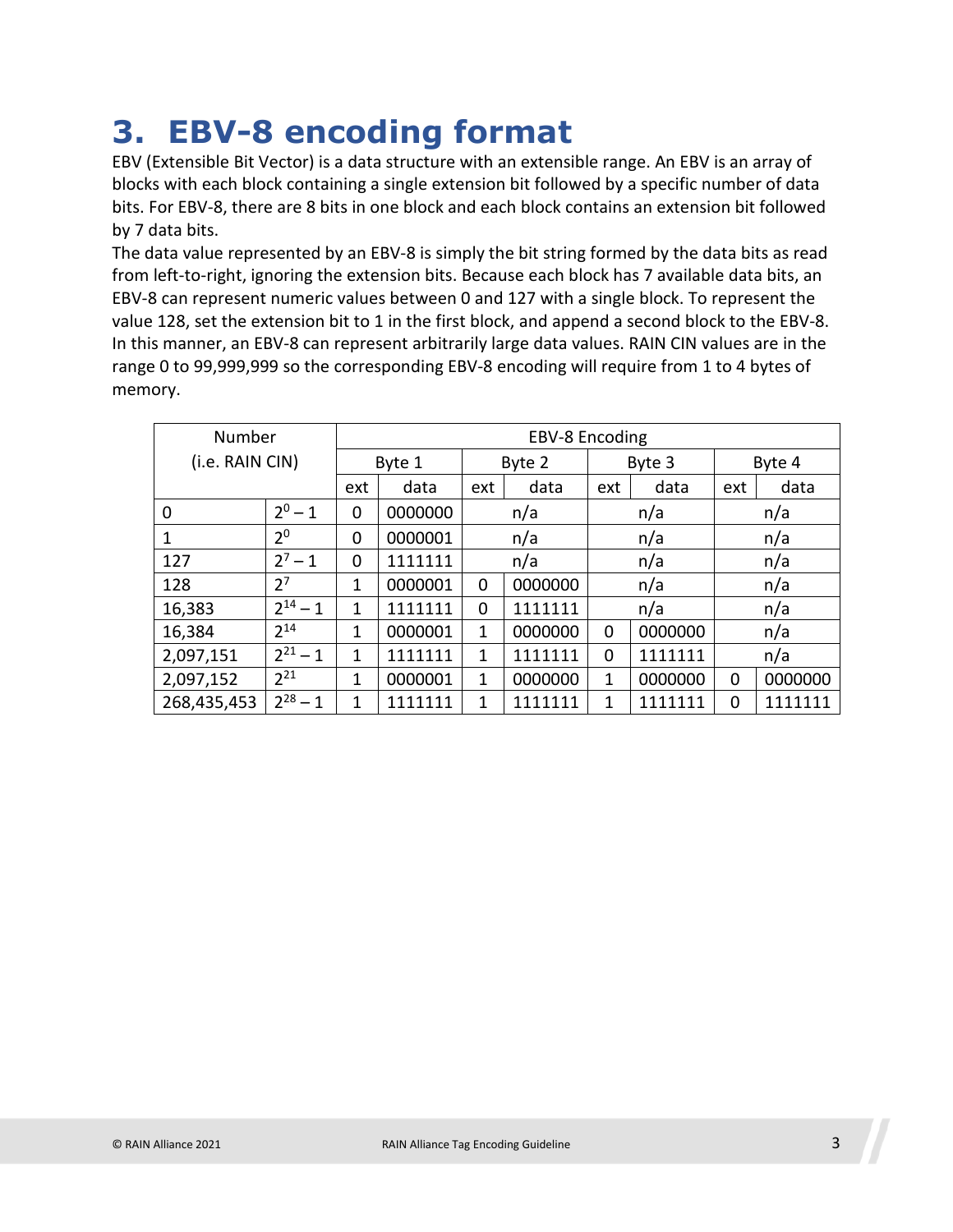### **4. UII encoding examples**

The following examples illustrate the proper tag encoding for the **UII** based on the EBV-8 encoding length required for the CIN issued by RAIN. All the examples assume the most common of RAIN tags which have MB01 (UII Memory) comprised of the 16-bit **StoredCRC**, the 16-bit **StoredPC**, and a 96-bit **UII** encoding.

#### **4.1. UII encoding for a 1-byte CIN**

Assume an entity is issued the 2-digit CIN = 12 by RAIN, which is the 1-byte value 0x0C using EBV-8 encoding. The UII memory is then encoded as follows with the 96-bit UII shaded in green:

| MB01 Bit<br><b>Address</b> | <b>MB01</b><br>Word<br><b>Address</b> | msb<br>$\mathbf 0$ | $\mathbf{1}$ | 2            | 3                           | $\overline{4}$ | 5          | 6  | $\overline{7}$   | 8           | 9            | $\overline{A}$ | B | C | D | E | <b>Isb</b><br>F |  |
|----------------------------|---------------------------------------|--------------------|--------------|--------------|-----------------------------|----------------|------------|----|------------------|-------------|--------------|----------------|---|---|---|---|-----------------|--|
| $00h - 0Fh$                | 00 <sub>h</sub>                       |                    |              |              |                             |                |            |    | <b>StoredCRC</b> |             |              |                |   |   |   |   |                 |  |
| $10h - 1Fh$                | 01 <sub>h</sub>                       | <b>StoredPC</b>    |              |              |                             |                |            |    |                  |             |              |                |   |   |   |   |                 |  |
|                            |                                       |                    |              | $L = 001102$ |                             |                | <b>UMI</b> | XI | $T=1$            |             | $AFI = 0xAE$ |                |   |   |   |   |                 |  |
| $20h - 2Fh$                | 02 <sub>h</sub>                       |                    |              |              | CIN byte $1 = 0 \times 0$ C |                |            |    | data byte 1      |             |              |                |   |   |   |   |                 |  |
| $30h - 3Fh$                | 03 <sub>h</sub>                       |                    |              |              | data byte 2                 |                |            |    |                  | data byte 3 |              |                |   |   |   |   |                 |  |
| $40h - 4Fh$                | 04 <sub>h</sub>                       |                    |              |              | data byte 4                 |                |            |    |                  | data byte 5 |              |                |   |   |   |   |                 |  |
| $50h - 5Fh$                | 05 <sub>h</sub>                       |                    |              |              | data byte 6                 |                |            |    |                  | data byte 7 |              |                |   |   |   |   |                 |  |
| $60h - 6Fh$                | 06 <sub>h</sub>                       |                    |              |              | data byte 8                 |                |            |    | data byte 9      |             |              |                |   |   |   |   |                 |  |
| $70h - 7Fh$                | 07 <sub>h</sub>                       |                    |              |              | data byte 10                |                |            |    | data byte 11     |             |              |                |   |   |   |   |                 |  |

Memory Bank 01 (UII Memory)

### **4.2. UII encoding for a 2-byte CIN**

Assume an entity is issued the 4-digit CIN = 1,234 by RAIN, which is the 2-byte value 0x8952 using EBV-8 encoding. The UII memory is then encoded as follows with the 96-bit UII shaded in green:

| Memory Bank 01 (UII Memory) |                                       |                                  |                  |                |                            |   |                |   |   |                            |              |   |   |   |                 |  |  |  |
|-----------------------------|---------------------------------------|----------------------------------|------------------|----------------|----------------------------|---|----------------|---|---|----------------------------|--------------|---|---|---|-----------------|--|--|--|
| MB01 Bit<br><b>Address</b>  | <b>MB01</b><br>Word<br><b>Address</b> | msb<br>$\mathbf{0}$              | 3                | $\overline{4}$ | 5                          | 6 | $\overline{7}$ | 8 | 9 | $\overline{A}$             | B            | C | D | Е | <b>Isb</b><br>F |  |  |  |
| $00h - 0Fh$                 | 00 <sub>h</sub>                       |                                  | <b>StoredCRC</b> |                |                            |   |                |   |   |                            |              |   |   |   |                 |  |  |  |
| $10h - 1Fh$                 | 01 <sub>h</sub>                       |                                  | <b>StoredPC</b>  |                |                            |   |                |   |   |                            |              |   |   |   |                 |  |  |  |
|                             |                                       | <b>UMI</b><br>XI<br>$L = 001102$ |                  |                |                            |   |                |   |   | $T=1$                      | $AFI = 0xAE$ |   |   |   |                 |  |  |  |
| $20h - 2Fh$                 | 02 <sub>h</sub>                       |                                  |                  |                | CIN byte $1 = 0 \times 89$ |   |                |   |   | CIN byte $2 = 0 \times 52$ |              |   |   |   |                 |  |  |  |
| $30h - 3Fh$                 | 03 <sub>h</sub>                       |                                  |                  |                | data byte 1                |   |                |   |   | data byte 2                |              |   |   |   |                 |  |  |  |
| $40h - 4Fh$                 | 04 <sub>h</sub>                       |                                  |                  |                | data byte 3                |   |                |   |   | data byte 4                |              |   |   |   |                 |  |  |  |
| $50h - 5Fh$                 | 05 <sub>h</sub>                       |                                  |                  |                | data byte 5                |   |                |   |   | data byte 6                |              |   |   |   |                 |  |  |  |
| $60h - 6Fh$                 | 06 <sub>h</sub>                       |                                  |                  |                | data byte 7                |   |                |   |   | data byte 8                |              |   |   |   |                 |  |  |  |
| $70h - 7Fh$                 | 07 <sub>h</sub>                       | data byte 9                      |                  |                |                            |   |                |   |   |                            | data byte 10 |   |   |   |                 |  |  |  |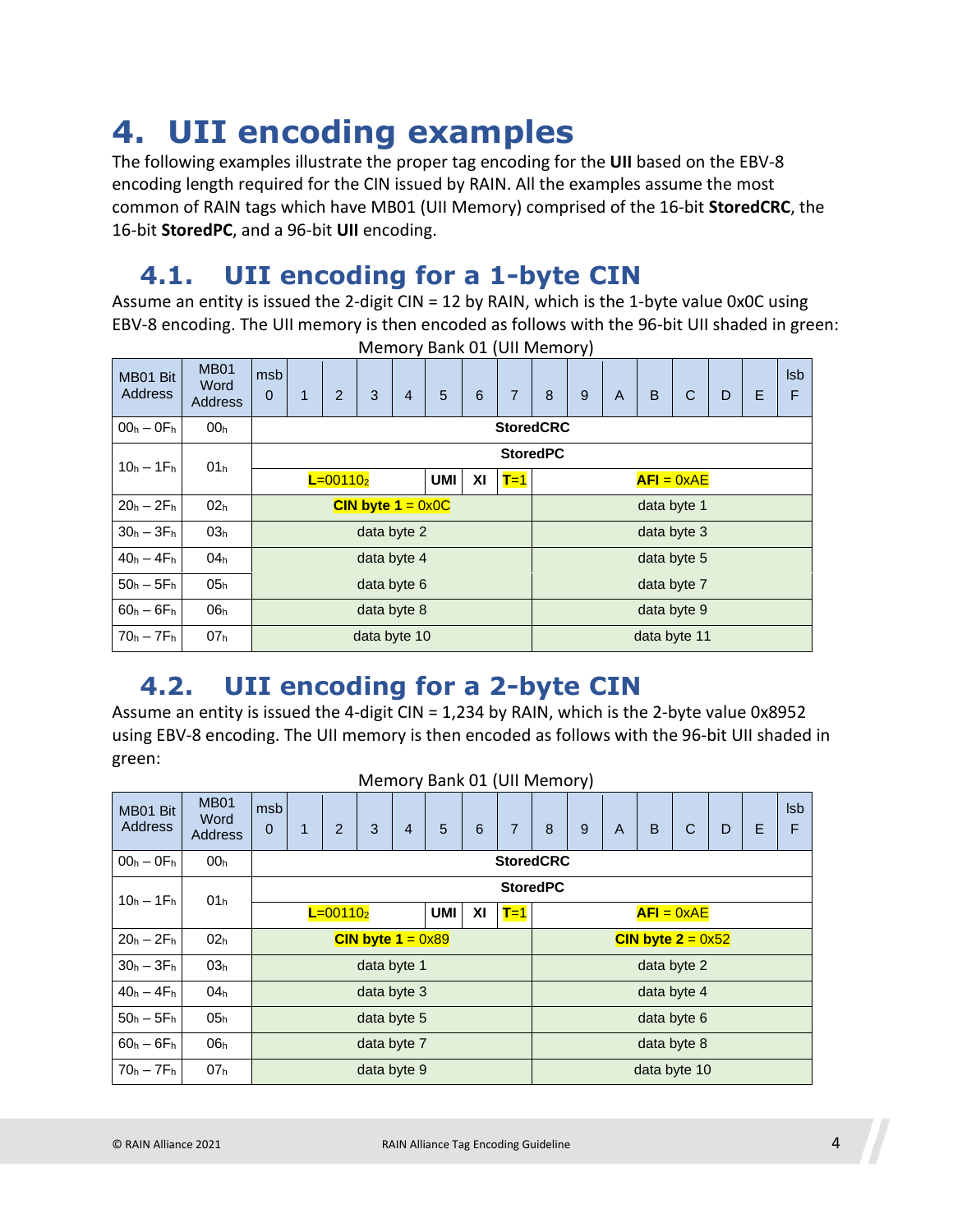#### **4.3. UII encoding for a 3-byte CIN**

Assume an entity is issued the 6-digit CIN = 123,456 by RAIN, which is the 3-byte value 0x87C440 using EBV-8 encoding. The UII memory is then encoded as follows with the 96-bit UII shaded in green:

|                            |                                       |                     |                                  |                |                     |                | $\frac{1}{2}$ |   |                            |             |                |                |   |              |   |   |                 |
|----------------------------|---------------------------------------|---------------------|----------------------------------|----------------|---------------------|----------------|---------------|---|----------------------------|-------------|----------------|----------------|---|--------------|---|---|-----------------|
| MB01 Bit<br><b>Address</b> | <b>MB01</b><br>Word<br><b>Address</b> | msb<br>$\mathbf{0}$ | 1                                | $\overline{2}$ | 3                   | $\overline{4}$ | 5             | 6 | $\overline{7}$             | 8           | $\overline{9}$ | $\overline{A}$ | B | C            | D | Е | <b>Isb</b><br>F |
| $00h - 0Fh$                | 00 <sub>h</sub>                       |                     | <b>StoredCRC</b>                 |                |                     |                |               |   |                            |             |                |                |   |              |   |   |                 |
| $10h - 1Fh$                | 01 <sub>h</sub>                       | <b>StoredPC</b>     |                                  |                |                     |                |               |   |                            |             |                |                |   |              |   |   |                 |
|                            |                                       |                     | <b>UMI</b><br>XI<br>$L = 001102$ |                |                     |                |               |   |                            |             |                |                |   | $AFI = 0xAE$ |   |   |                 |
| $20h - 2Fh$                | 02 <sub>h</sub>                       |                     |                                  |                | CIN byte $1 = 0x87$ |                |               |   | CIN byte $2 = 0 \times C4$ |             |                |                |   |              |   |   |                 |
| $30h - 3Fh$                | 03 <sub>h</sub>                       |                     |                                  |                | CIN byte $3 = 0x40$ |                |               |   |                            | data byte 1 |                |                |   |              |   |   |                 |
| $40h - 4Fh$                | 04 <sub>h</sub>                       |                     |                                  |                | data byte 2         |                |               |   |                            | data byte 3 |                |                |   |              |   |   |                 |
| $50h - 5Fh$                | 05 <sub>h</sub>                       |                     |                                  |                | data byte 4         |                |               |   |                            | data byte 5 |                |                |   |              |   |   |                 |
| $60h - 6Fh$                | 06 <sub>h</sub>                       |                     |                                  |                | data byte 6         |                |               |   |                            | data byte 7 |                |                |   |              |   |   |                 |
| $70h - 7Fh$                | 07 <sub>h</sub>                       |                     |                                  |                | data byte 8         |                |               |   | data byte 9                |             |                |                |   |              |   |   |                 |

Memory Bank 01 (UII Memory)

#### **4.4. UII encoding for a 4-byte CIN**

Assume an entity is issued the 8-digit CIN = 12,345,678 by RAIN, which is the 4-byte value 0x85F1C24E using EBV-8 encoding. The UII memory is then encoded as follows with the 96-bit UII shaded in green:

|                            | Memory Bank 01 (UII Memory)           |                     |                  |   |                            |                |   |            |                            |                            |   |              |   |   |              |   |                 |  |  |
|----------------------------|---------------------------------------|---------------------|------------------|---|----------------------------|----------------|---|------------|----------------------------|----------------------------|---|--------------|---|---|--------------|---|-----------------|--|--|
| MB01 Bit<br><b>Address</b> | <b>MB01</b><br>Word<br><b>Address</b> | msb<br>$\mathbf{0}$ | 1                | 2 | 3                          | $\overline{4}$ | 5 | 6          | $\overline{7}$             | 8                          | 9 | $\mathsf{A}$ | B | C | D            | E | <b>Isb</b><br>F |  |  |
| $00h - 0Fh$                | 00 <sub>h</sub>                       |                     | <b>StoredCRC</b> |   |                            |                |   |            |                            |                            |   |              |   |   |              |   |                 |  |  |
| $10h - 1Fh$                | 01 <sub>h</sub>                       |                     | <b>StoredPC</b>  |   |                            |                |   |            |                            |                            |   |              |   |   |              |   |                 |  |  |
|                            |                                       | $L = 001102$        |                  |   |                            |                |   | <b>UMI</b> | XI                         | $T=1$                      |   |              |   |   | $AFI = 0xAE$ |   |                 |  |  |
| $20h - 2Fh$                | 02 <sub>h</sub>                       |                     |                  |   | CIN byte $1 = 0 \times 85$ |                |   |            | CIN byte $2 = 0 \times F1$ |                            |   |              |   |   |              |   |                 |  |  |
| $30h - 3Fh$                | 03 <sub>h</sub>                       |                     |                  |   | CIN byte $3 = 0 \times C2$ |                |   |            |                            | CIN byte $4 = 0 \times 4E$ |   |              |   |   |              |   |                 |  |  |
| $40h - 4Fh$                | 04 <sub>h</sub>                       |                     |                  |   | data byte 1                |                |   |            |                            | data byte 2                |   |              |   |   |              |   |                 |  |  |
| $50h - 5Fh$                | 05 <sub>h</sub>                       |                     |                  |   | data byte 3                |                |   |            |                            | data byte 4                |   |              |   |   |              |   |                 |  |  |
| $60h - 6Fh$                | 06 <sub>h</sub>                       |                     |                  |   | data byte 5                |                |   |            |                            | data byte 6                |   |              |   |   |              |   |                 |  |  |
| $70h - 7Fh$                | 07 <sub>h</sub>                       |                     | data byte 7      |   |                            |                |   |            |                            |                            |   | data byte 8  |   |   |              |   |                 |  |  |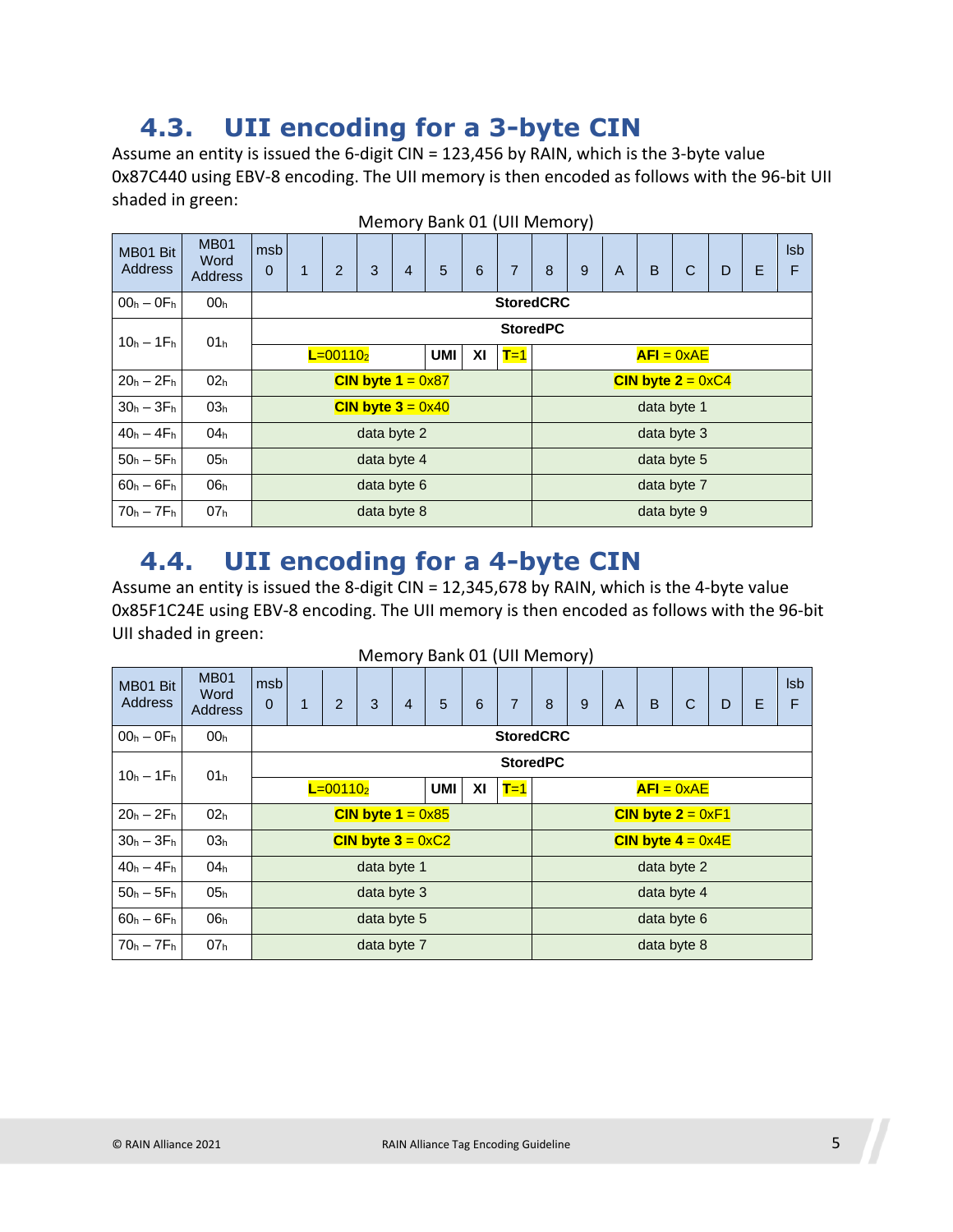### **5. Background and Contributors**

This document was developed within the RAIN Alliance Application ID Workgroup. The following contributors played a major role in shaping the final document:

Jim Springer (EM Microelectronic) Bertus Pretorius (Tönnjes) Megan Brewster (Impinj) Steve Halliday (RAIN RFID) Michael Fein (Zebra)